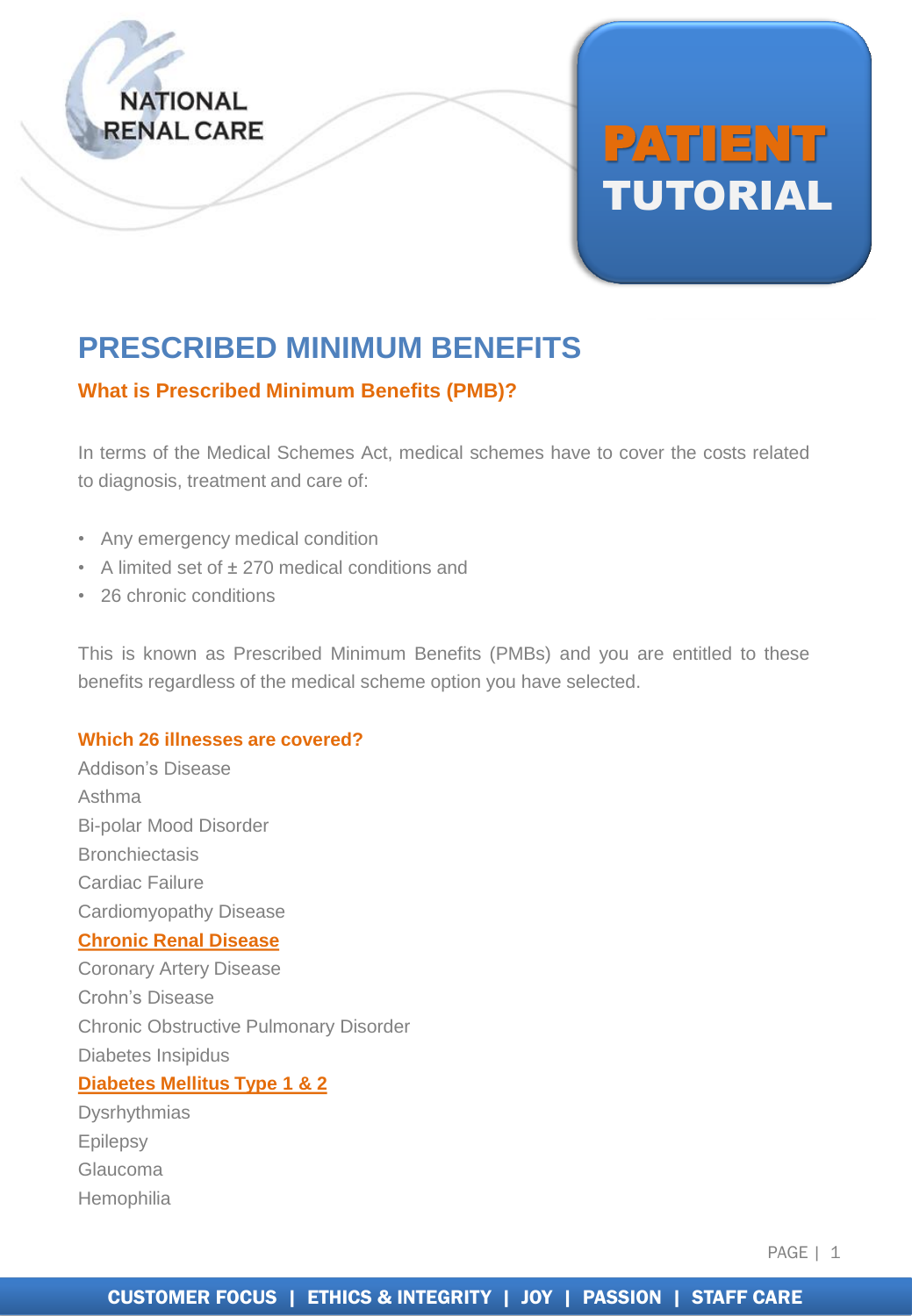# HIV/AIDS Hyperlipidemia

#### **Hypertension**

Hypothyroidism Multiple Sclerosis Parkinson's Disease Rheumatoid Disease **Schizophrenia** Systemic Lupus Erythematosis Ulcerative Colitis

Your medical scheme can insist you only use certain healthcare providers when registering for a PMB. This called a Designated Service Provider (DSP).

# **What is a Designated Service Provider (DSP)?**

It is a health care provider (doctor, pharmacist, hospital, etc.) that your medical scheme chose to meet the needs of your PMB condition. Should you choose not to use the DSP assigned by your medical scheme, you may have to pay a co-payment. If the DSP is not easy to get to from your work or home, you can visit any service provider and your medical scheme must carry the costs.

# **When you suffer an emergency condition, or are involved in an accident, you may go to the nearest healthcare facility for treatment, even if not a DSP.**

#### **How do I register for a PMB?**

All medical schemes have PMB registration forms available. Should you be diagnosed with a PMB condition request the forms from your medical scheme and request your doctor to complete the forms. All PMB conditions must be registered with a medical scheme.

# **Why is it important to register for a PMB?**

Should you not register your PMB condition all cost related to your chronic condition is paid from your medical savings account causing your medical saving account to run out of funds early in the year.

PAGE | 2